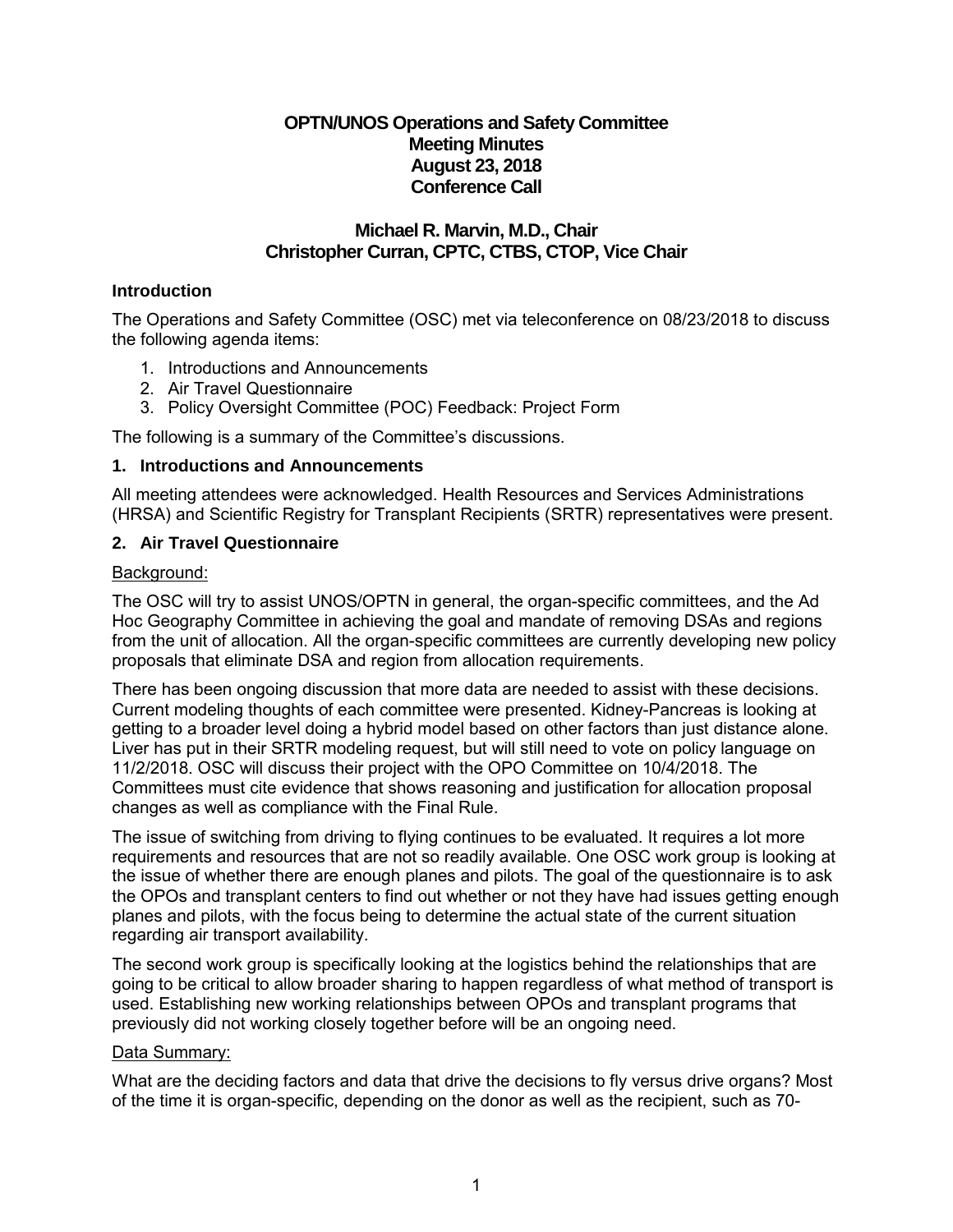years of age and older or cold ischemic time. A lot of current focus is on recipient Model for End Stage Liver Disease (MELD) scores for liver versus donor quality. This effort is to provide the transplant community with more information to help make these decisions.

Changes to the questionnaire were made based on feedback received. Questions were reviewed one by one. One new question asked what the current times are when the OPO or transplant center may switch from ground to air. Kidney was not included because it almost always flies commercial. Other questions asked include whether they have their own planes and/or their own pilots and how many charter companies are available. Another question asks whether they have ever been unable to find a plane for a surgical team, unable to find a plane for organ transport, or unable to find a pilot when the plane is available.

Survey results thus far were presented. It shows that 75% of respondents indicated that there are delays when arranging planes and pilots or arranging OR times because of the delays. Elaborating with additional comments will be important. Answers about reasons for delays here are key, as well as how often that actually happens. The number of cases with delays will be reviewed. One issue came up concerning time restriction with a helicopter because the pilot was going to time out. Additional questions ask how many simultaneous fly-outs or imports can be done at the same time, whether there are airport time restrictions, and what is the longest travel time when driving from the donor hospital to an airport or airport to transplant center.

The Association of Organ Procurement Organizations (AOPO) is working on cost questions, but the answers may not come back in time to inform the committees or for the Board of Directors' December meeting. The OSC questionnaire does inquire whether there is a charge for a plane to be on call, which is more important when transporting a team. Based on results, some kind of policy may need to be considered regarding the use of local teams. The questionnaire also asks about ground costs.

Questions then divide up into each organ and include the longest drive time for a liver or a heart. Questions cover if access to pilots and planes could be increased if needed due to increased air travel requirements. There are questions also about helicopters. Helicopters are used fairly often for heart and lung.

One general question asks for experiences on the recent lung allocation change regarding transportation impacts. Some of the language will be clarified. The goal is to obtain information on whether it was possible to provide the planes required for lung transportation and if the experience has been positive, negative, or neutral. Other concepts included in the interviews will be: people's fears; expected future patterns, and how are organizations preparing to increase capacity as flight demands increase.

#### Summary of discussion:

The Chair feels hearts and lungs fly more often, so there may not be as much information from asking about each individual organ; the focus for this go-around should be on liver. Other Committee members felt it might be useful to obtain this information regardless for other organspecific committees other than liver, so it will be left as is and leadership will look at it in more detail offline.

One comment was that it may be difficult to get one person to answer all the different questions because, for example, someone might know about helicopters, another might know about planes, and another might know about cost all at one center. The link provided is where the Committee members will go to enter the data as they are speaking with the OPOs or transplant centers. A pdf version will be on Basecamp (a few more changes are still in the works). This can be sent ahead of the interview to help them know who needs to weigh in. If they need to get back on some of the answers, that is acceptable as well. It is an opportunity to get quantitative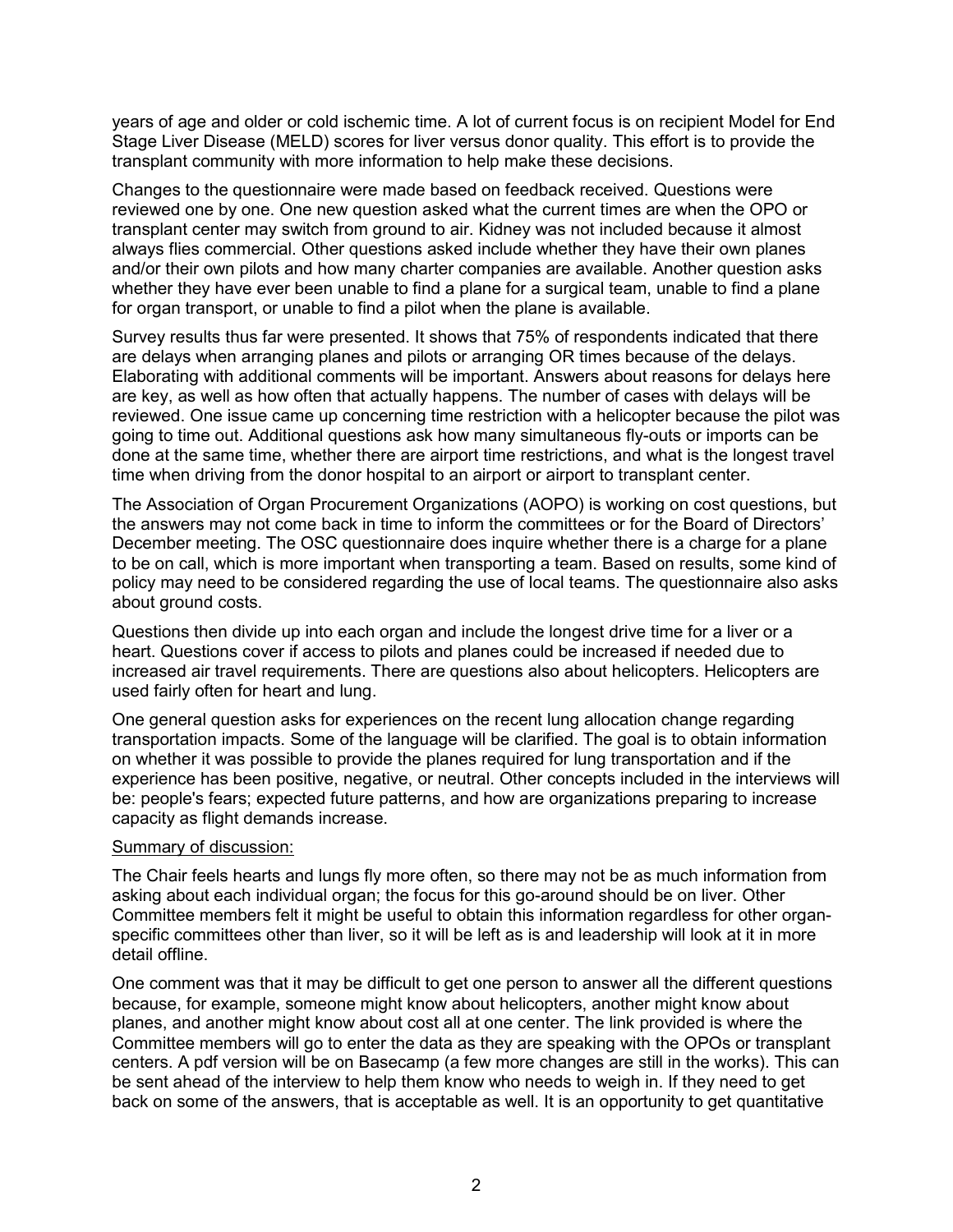data in an interview style so that other information they want to share can be recorded. Hence, after every question there is a place for additional comments. The Committee member taking conducting the questionnaire should probe for more information if all the answers are yes/no.

One member brought up the fact that with the previous version without the changes, she did the questionnaire with an OPO and it took 45 minutes. An additional person came on the conference call with the financial information. The conversation and extra comments accounted for the extended time it took. When talking about the pilot time and duty hours and delays in the OR, they talked about having to send a pilot back and getting a new flight team to pick up the transplant team because of delays, which they said happens frequently. These are the kinds of anecdotes that may be useful data in helping policy decisions and helping explain decisions.

The important question is whether 45 minutes to an hour is an acceptable length of time to get through the questionnaire. Comments were that it is reasonable and worth the time and effort. Having the pdf beforehand will minimize the phone time. Leadership will also create a preamble to the pdf emphasizing the importance of the project, thanking them for their time and effort, and indicating the time commitment of 45 minutes to an hour to answer the questions.

By way of orientation, it is possible to exit the questionnaire and return later, but a return code will be generated and needed to return. In addition, one could choose to have the return survey link emailed to them, but the code would still be needed. The return code must be used in order to return to the prepopulated questionnaire that has already been started. The Committee vice chair will have access to all the responses and will be able to see which questionnaires are incomplete. In the event someone cannot re-access their questionnaire for whatever reason, they can reach out to staff. The only other option would be that everyone would have access to all the questionnaires and when returning, they would just choose the one that they have started. The Committee agreed to the use of the return code.

Also available on Basecamp in addition to the questionnaire is a report that will show the region and the code for the OPO, as well as which transplant hospitals are under that OPO's jurisdiction. Additional modifications will be made to this today.

Previous discussions indicated that the UNOS regional administrators would reach out to OPOs to let them know about the project and that they would be contacted regarding the survey. This will still be done.

Contact information for the OPOs was requested. All materials and resources will be available on Basecamp. Contact information can be provided. Anyone who has a personal relationship with any of the OPOs should be the one to contact them. Several Committee members volunteered for sites where relationships currently exist..

The data collection through the air travel questionnaire must be completed by the end of September. There will be a few weeks' time to complete the initial analysis.

#### Next steps:

Leadership will create a preamble, as well as finalize the questionnaire. Materials will be sent to the entire Committee by tomorrow. The links to the questionnaires should be used by the Committee members only and should not be sent to the OPOs or transplant hospitals.

### **3. Policy Oversight Committee (POC) Feedback: Project Form**

### Data summary:

The POC survey results will be sent to the Committee via email and will be discussed further at the next OSC meeting. The POC is recommending that the project to provide guidance on effective practices for broader sharing go forward. The vice chair will discuss this further with the